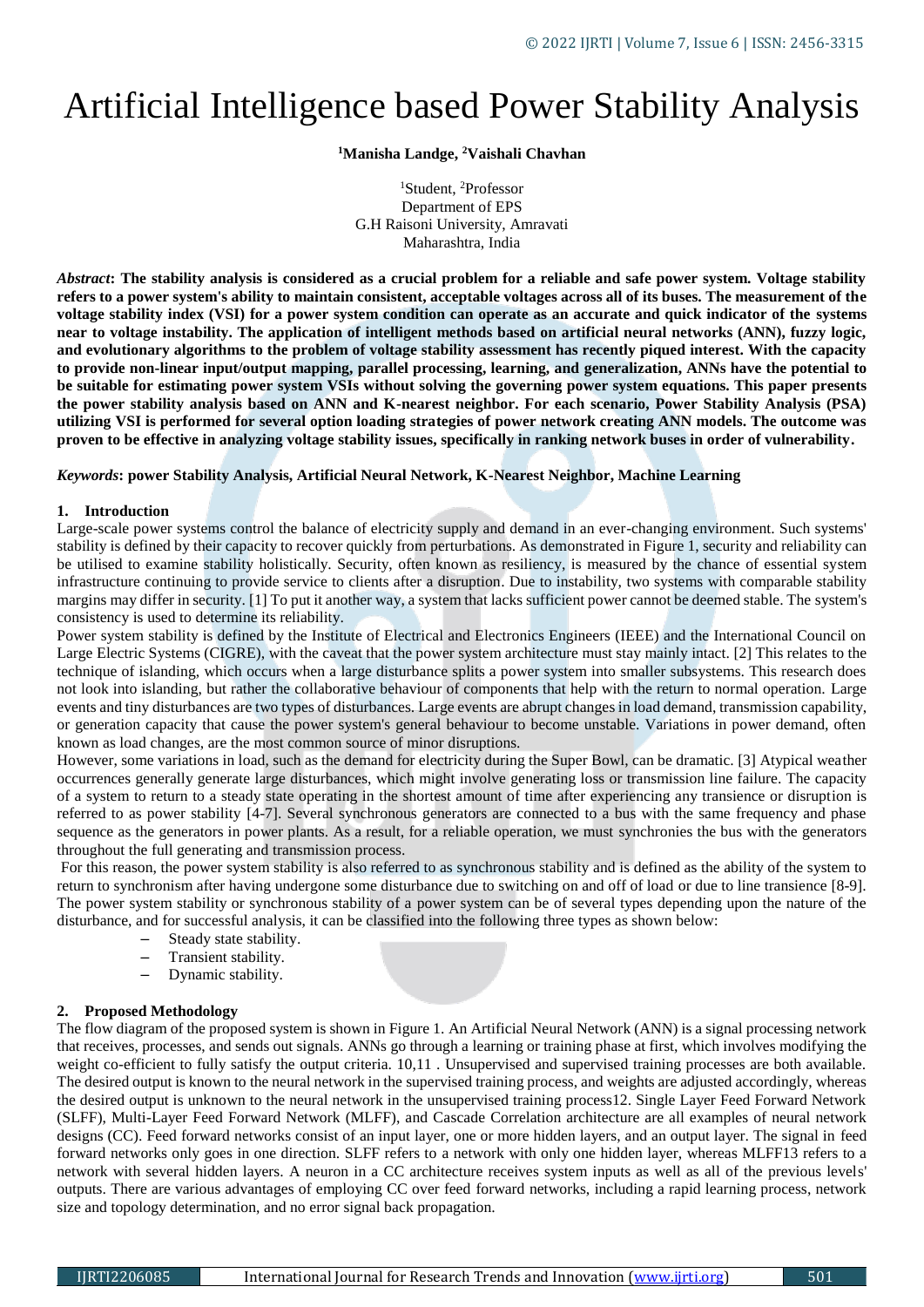

The proposed model is able to analyze the various effects such as lie to ground faults, line to line faults, etc that degrades the power quality. The ANN uses the training data for the learning of network. The test signal is tested on the trained network to test the faults in electrical bus to analyze the power stability of the system. The figures for the proposed systems flow are shown in Fig. 1 and 2. The detailed process of the application of the machine learning algorithms for the power stability analysis using KNN/ANN is shown in Fig. 2.



**Fig. 2** Machine learning based power stability analysis

The input layer of the FNN accepts the features of supply voltage collected from the feature extraction algorithm. The number of nodes in the input layer is equal to the length of features provided to the network. The hidden layer accepts the output of the input layer as the input and it calculates the weighted sum of the input and bias for every node as given in equation 1. After extensive experimentation we have finalized 10 hidden layers for implementation.

$$
\sum_{j=0}^d w_{hj}x_j
$$

The sigmoid function helps to keep the output of any layer in the bounded form and it is given by equation 2 and 3.

(1)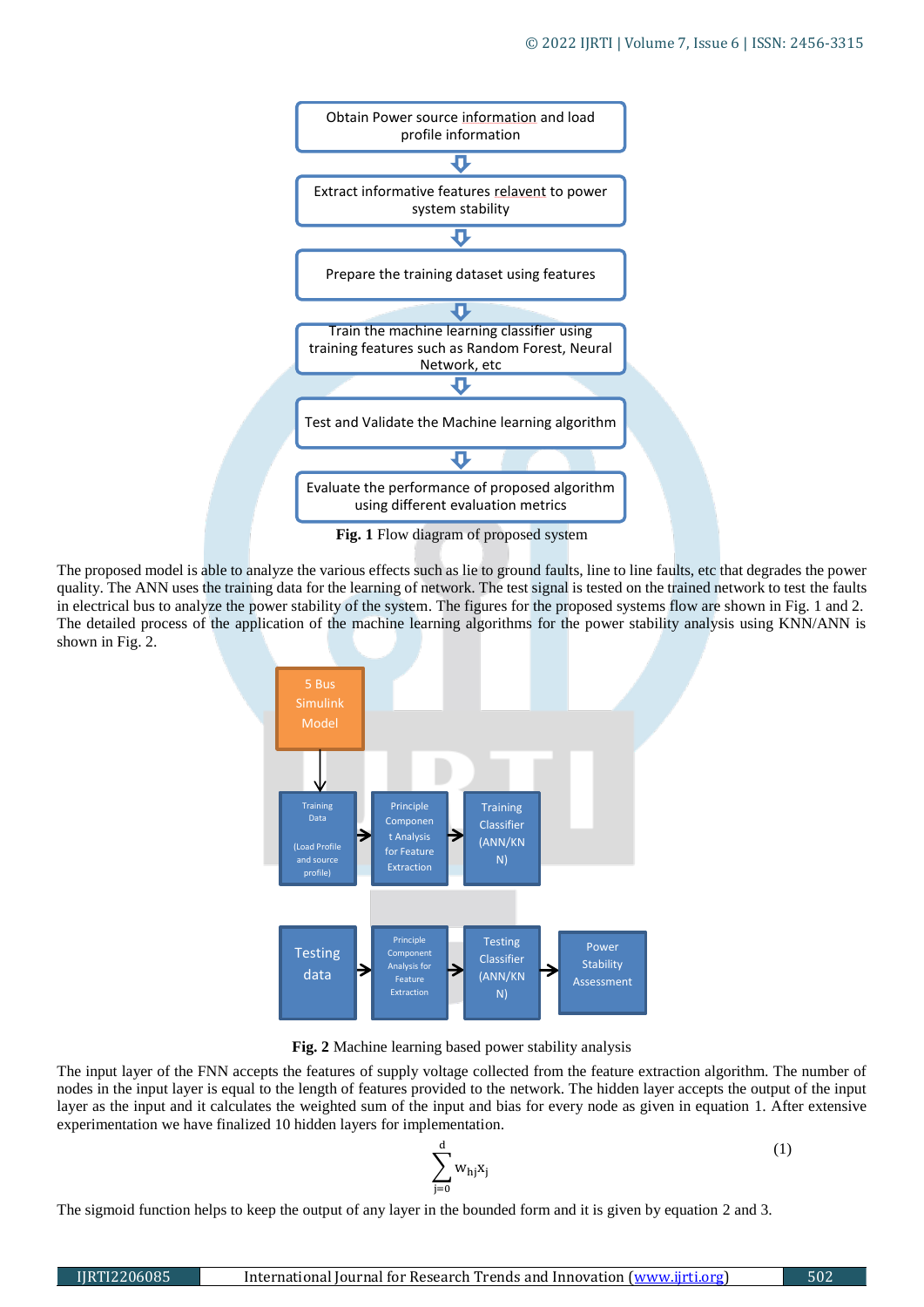$$
sigmoid(a) = \frac{1}{1 + e^{-a}}
$$
 (2)

$$
z_{h} = \text{sigmoid}\left(\sum_{j=0}^{d} w_{hj} x_{j}\right) = \frac{1}{1 + e^{-\sum_{j=0}^{d} w_{hj} x_{j}}}
$$
(3)

The output layer weights are calculated based on the hidden layer output and bias of the hidden layer  $(z_h)$  as given in Eq. 4. Output layer weights are considered for the error calculation.

$$
o_i = \sum_{h=0}^{H} v_{ih} z_h
$$
 (4)

#### **3. Experimental results and Discussions**

The proposed system is implemented using MATLAB 2018a on personal computer having 4GB RAM and 2.64GHz processing speed on windows environment. The proposed system used 5-bus system for the power stability analysis which is simulated using MATLAB simulink. The MATLAB simulink model or the 5-bus electrical system is shown in Fig. 3.



Fig. 4 shows neural network model used for voltage stability analysis. The proposed system is able to detect the line faults, line to ground faults and line to line faults in the system using ANN. It provided an accuracy of 90% for the fault detection. The supply voltage and load voltages are given in Fig. 5 and 6.



**Fig. 5** Supply voltage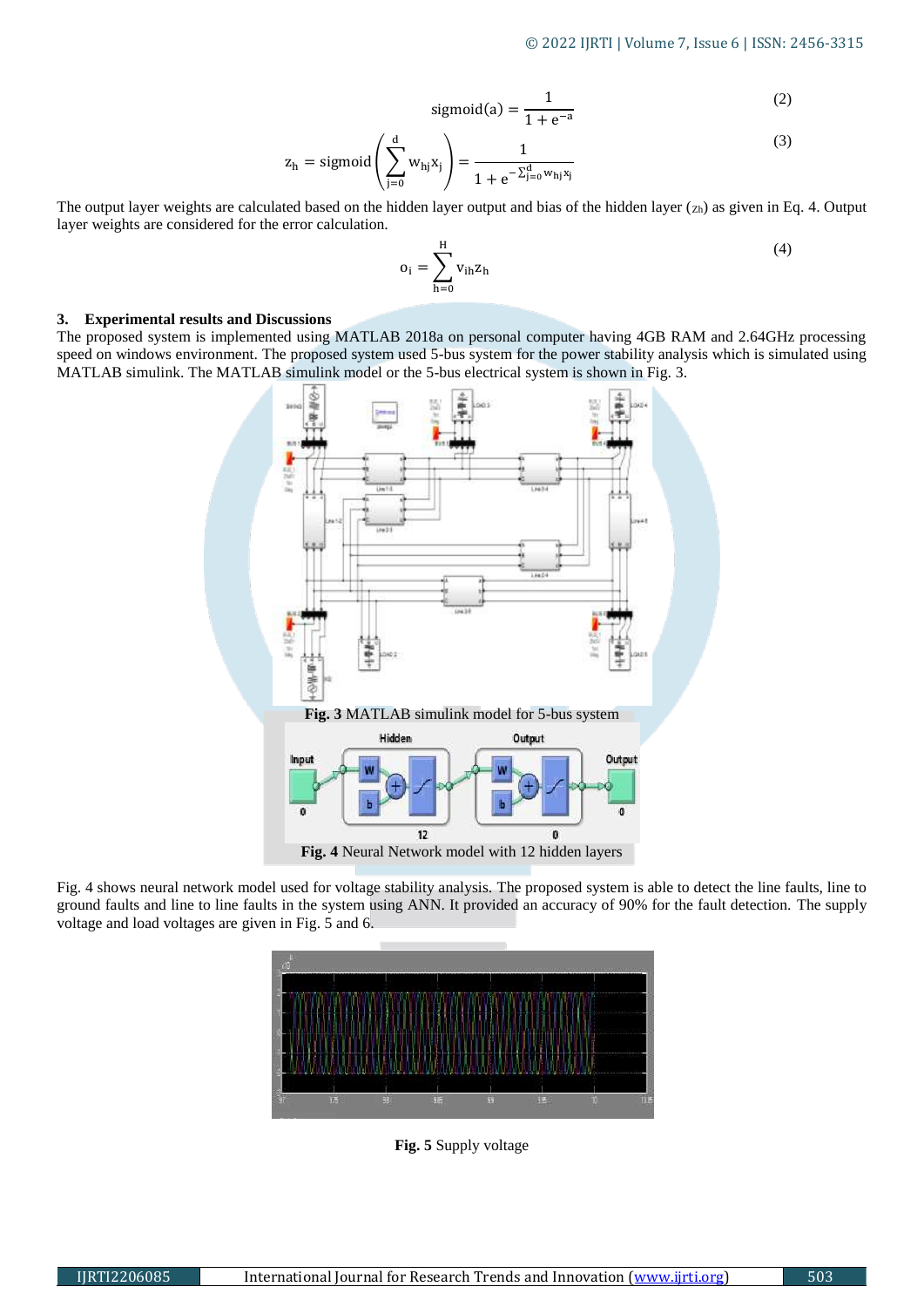

**Fig. 6** Load voltage (Load 3)



**Fig. 7** The change in voltage due to line-line fault (A-B)

The change in voltage due to line-line fault (A-B) is shown in Fig. 7. The steady state voltages and other parameters obtained using ANN are described in Fig. 8.

|                                                                                                                                    | <b>MEASUREMENTS:</b>                                                                                                                                                                                                                                                                                                                                                                                             |                                                                                                                                                                                                                                                                                                                                                                                                                                                                                                                                                                                                                                                                                                                       |                                                                                                                                                                                                                                            |                                                                                                                                                                                                                                 | <b>Units</b><br>× |                                                                               |   |
|------------------------------------------------------------------------------------------------------------------------------------|------------------------------------------------------------------------------------------------------------------------------------------------------------------------------------------------------------------------------------------------------------------------------------------------------------------------------------------------------------------------------------------------------------------|-----------------------------------------------------------------------------------------------------------------------------------------------------------------------------------------------------------------------------------------------------------------------------------------------------------------------------------------------------------------------------------------------------------------------------------------------------------------------------------------------------------------------------------------------------------------------------------------------------------------------------------------------------------------------------------------------------------------------|--------------------------------------------------------------------------------------------------------------------------------------------------------------------------------------------------------------------------------------------|---------------------------------------------------------------------------------------------------------------------------------------------------------------------------------------------------------------------------------|-------------------|-------------------------------------------------------------------------------|---|
|                                                                                                                                    |                                                                                                                                                                                                                                                                                                                                                                                                                  |                                                                                                                                                                                                                                                                                                                                                                                                                                                                                                                                                                                                                                                                                                                       |                                                                                                                                                                                                                                            |                                                                                                                                                                                                                                 |                   | <b>Peak values</b>                                                            |   |
| $1+$<br>2:<br>9.1<br>看士<br>B <sub>2</sub><br>61<br>73<br>81<br>0.5<br>101<br>11:<br>121<br>131<br>14:<br>15x<br>16:<br>171<br>18.1 | 切 A: BDS 1*<br><b>'U B: BOS</b><br>œ<br>PD Cr. 808 1*<br>10: At 805 21<br>10-51 BDS<br>21<br><b>AD Cr. BDS 21</b><br><b>10 A: 805</b><br>$\mathcal{I}$<br><b>*D B: BDS</b><br>$-3.5$<br>FD C: 805 3"<br><sup>1</sup> 0 A: 805 4'<br><b>10-8+ 808</b><br>4 <sup>1</sup><br><b>70 C: 80S</b><br>4 <sup>2</sup><br>FO At 803 51<br>YD 8: 803 5"<br>NU C: BUS 5*<br>12 At 805 11<br>17: Rr 805<br>ŢΕ<br>12 C: 805 1' | ۰<br>$\qquad \qquad =\qquad \qquad$<br>$\frac{1}{2} \left( \frac{1}{2} \right) \left( \frac{1}{2} \right) \left( \frac{1}{2} \right)$<br>۰<br>۰<br>۰<br>۰<br>×.<br>$\blacksquare$<br>$\equiv$<br>$\sim$<br>$\equiv$<br>۰<br>۰<br>$\frac{1}{2} \left( \frac{1}{2} \right) \left( \frac{1}{2} \right) \left( \frac{1}{2} \right) \left( \frac{1}{2} \right) \left( \frac{1}{2} \right) \left( \frac{1}{2} \right) \left( \frac{1}{2} \right) \left( \frac{1}{2} \right) \left( \frac{1}{2} \right) \left( \frac{1}{2} \right) \left( \frac{1}{2} \right) \left( \frac{1}{2} \right) \left( \frac{1}{2} \right) \left( \frac{1}{2} \right) \left( \frac{1}{2} \right) \left( \frac{1}{2} \right) \left( \frac$<br>$\sim$ | 20574.04 V<br>20574.04 V<br>20574.04.7<br>16407.64 V<br>16407.54 V<br>16607.54 V<br>1321.90 V<br>1821.90 V<br>1321.90 V<br>605.78 V<br>605.78 V<br>605.78 V<br>614.48 V<br>614.48 V<br>614.48.7<br>25.62A<br>25:52 <sub>4</sub><br>25.62 A | $-0.02$ *<br>$-120.027$<br>$119.98*$<br>$-30.38*$<br>$-150.38*$<br>$89.62*$<br>44.67*<br>$-55.33*$<br>$-175.337$<br>\$3.87*<br>$-66.437$<br>173.57*<br>$53.12$ *<br>$-0.01$<br>$173.12*$<br>$95.96*$<br>$-24.04*$<br>$-144.04*$ |                   | Frequency:<br>iza<br>Display.<br>Rostes<br>V Measurements<br><b>V Sharoos</b> |   |
| 19:<br>201<br>21.5<br>221<br>23:<br>241                                                                                            | 17 At 805<br>25<br>'I B: 803 2'<br>11 Cc 808 21<br>'I A: BUS 3'<br><b>1T 8r 808</b><br>33<br>12 Ct 805<br>$-31$                                                                                                                                                                                                                                                                                                  | ۰<br>۰<br>٠                                                                                                                                                                                                                                                                                                                                                                                                                                                                                                                                                                                                                                                                                                           | 1646.20 %<br>1646.20 A<br>1646.30 A<br>$13.22 - 3$<br>13.22.3<br>13.22.3                                                                                                                                                                   | 151.11*<br>$31.11*$<br>$-38.897$<br>$-115,33"$<br>124.67*<br>$4.67*$                                                                                                                                                            |                   | Nonlinear stements<br>Format                                                  |   |
| 251<br>26:                                                                                                                         | /I A: 808<br>4 <sup>1</sup><br>12 B: 805 41                                                                                                                                                                                                                                                                                                                                                                      |                                                                                                                                                                                                                                                                                                                                                                                                                                                                                                                                                                                                                                                                                                                       | 6.06.3                                                                                                                                                                                                                                     | $6.06$ Å $-126.43$ *<br>113.57*                                                                                                                                                                                                 |                   | 2690571.12                                                                    |   |
| 271<br>28:<br>293<br>301                                                                                                           | FT C1 BOS 4*<br>12 At 808 51<br>'T 9: BUS 5'<br>FE-C+ 803 ST                                                                                                                                                                                                                                                                                                                                                     | ٠<br>$\sim$<br>۰<br>$\qquad \qquad =\qquad$                                                                                                                                                                                                                                                                                                                                                                                                                                                                                                                                                                                                                                                                           | $-6.06A$<br>6.14 A<br>6.14.3<br>6.14A                                                                                                                                                                                                      | $-6.63*$<br>33,125<br>$-66.88*$<br>$173.12*$                                                                                                                                                                                    |                   | Didering                                                                      |   |
| <b>BOUNCES:</b>                                                                                                                    |                                                                                                                                                                                                                                                                                                                                                                                                                  |                                                                                                                                                                                                                                                                                                                                                                                                                                                                                                                                                                                                                                                                                                                       |                                                                                                                                                                                                                                            |                                                                                                                                                                                                                                 |                   | featon third value.                                                           | w |
| 11<br>25<br>31<br>63<br>51<br>61                                                                                                   | <b>COLLE IVES</b><br>18<br>AU 8: 1921<br>181<br><b>FD C: IVE!</b><br>9<br>"U.A. SMING" =<br>"U B: SWING"<br>"O C: SKING"                                                                                                                                                                                                                                                                                         | $\blacksquare$<br>$\qquad \qquad \blacksquare$<br>$\sim$<br>$\sim$<br>$\sim$                                                                                                                                                                                                                                                                                                                                                                                                                                                                                                                                                                                                                                          | 20412.41 V<br>20412.41 V<br>$-20412.41 - T$<br>20412.41 V<br>20412.41 V<br>20412.41 V                                                                                                                                                      | $0.00*$<br>$-120.00$ <sup>*</sup><br>120.00*<br>$0.00$ *<br>$-120.00^{\circ}$<br>120.00*                                                                                                                                        |                   | Undate Sleady State Values                                                    |   |

**Fig. 8**. Steady state voltages of system

Recently deep learning are widely used for many automatic application in 1-D and 2-D signal processing that has shown significant improvement in the supervised learning applications [20-23]. However, deep learning based techniques are rarely applied for electrical system analysis. Hence, in future the concentration can be given on deep learning based power stability analysis.

## **4. Conclusions and Future Scope**

The suggested ANN-based Voltage Stability Assessment and Analysis tool was constructed using ANN and Continuation Power Flow Methods. The suggested ANN-based Voltage Stability Assessment and Analysis tool may be used in a variety of ways, opening up various possibilities for future research. The trained ANN is predicted to be particularly beneficial for real-time monitoring and control of power systems, in addition to using the suggested ANN-based technique for planning. This real-time